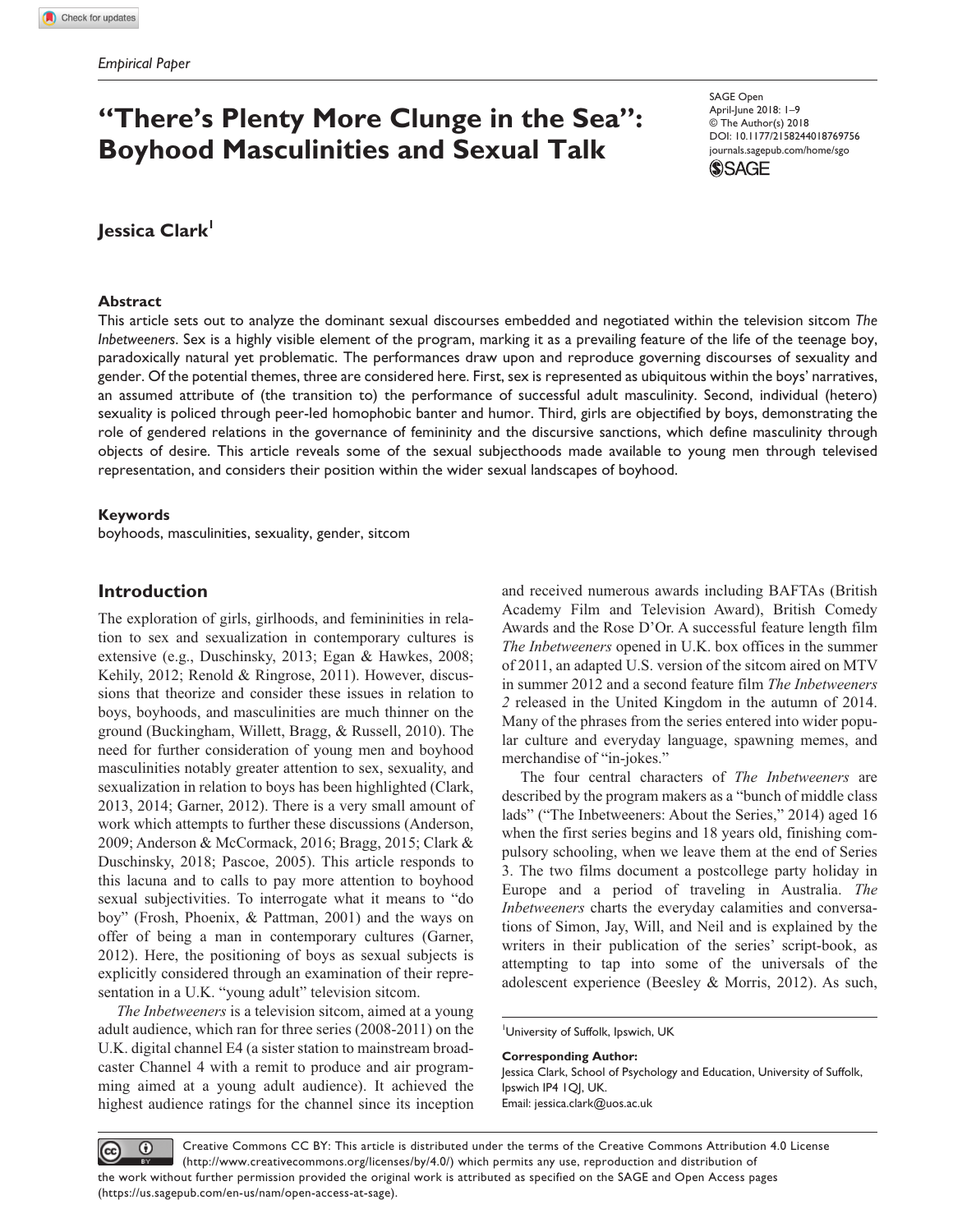episodes are loosely structured around what are pitched as seminal yet common moments in the lives of the boys. These include taking a driving test, the school Christmas party, examinations, camping, theme parks, school trips, "bunking off," and work experience. Among this focus on supposed "universals" of the (middle class, suburban, White, heterosexual) experience of boyhood adolescence, what is immediately clear is the ubiquitous presence of sex; this is the focus of the analysis presented here. There are explorations that can be made regarding social class, place and space, race and ethnicity, the construction of adulthood, and parenting and family life (and the intersectional elements of some of these are attended to). However, this article focuses on the positioning of the four central characters as sexual subjects and considers how through visual imagery, dialogue, humor, storytelling, and the representation of relationships, sex is constructed as constant, desirable, and heterosexual. Sex and sexual authority are key markers of transition to full and successful (adult) masculinity.

Televised representations of social landscapes can be viewed as rhetorical frames that "shape people's perceptions of the world" (Myers, 2012, p. 127). Television's immediacy results in its drawing upon and dramatizing contemporary social and political issues (Arthurs, 2004), and such texts are argued to shape young people's identities (Buckingham et al., 2010; McRobbie, 2004). Willis (2003) in fact identifies popular culture as more important than schooling in young people's everyday lives. With such an acknowledgment comes the recognition that an analysis of how masculine status is portrayed via televisual medium offers the potential to uncover the kind of discursive figures and as such, subjecthoods (perhaps best explained as the state of being a "subject") made available to boys and young men in the practice and performance of masculinity. This is not to say that young people passively receive media content and messages in a universal unchallenging way, or that such programming is a simple reflection of some objective reality. Rather representations of particular subjects both offer and close down potential ways of being in the world which are a significant part of understanding the boyhood experience.

## **Exploring** *The Inbetweeners*

The analysis undertaken of *The Inbetweeners* franchise is best described as Foucauldian Discourse Analysis (FDA; as defined by Carrabine, 2001). The concept of discourse can be defined as "sets of statements that construct objects . . . and an array of subject positions" (Parker, 1994, p. 245). FDA is particularly useful in this regard due to its specific focus on the role of discourse in wider social processes of legitimation and power. As the ways of speaking about a topic cohere, they establish the truth or truths of a particular moment. Particular subject positions are made available from which individuals are able to speak or act. In a constant state of flux, these are contested and negotiated, and operate

by offering or restricting opportunities for action (Clark, 2013).

In a similar way to Driscoll's (2011) approach to exploring teen film, this article focuses on the discursive rather than the aesthetic. This does not mean that aesthetic or stylistic issues are ignored, rather that the focus here is not on processes of cinematic production, direction, or editing but on the discourses that are embedded within the characters, the images, the dialogue and the performance as seen on screen. For these purposes text, and its analysis, are defined broadly:

text designates not only coherent and complete series of linguistic statements, whether oral or written, but also use every unit of discourse . . . an image . . . a sculpture, a film, a musical passage . . . constitute texts . . . even the units known as performances can be considered as texts and can thus become the object of textual analysis. (De Marinis, 1993, p. 47)

Such texts are considered, in line with Vanska's (2011, 2012) work on childhood, sex, and fashion, as feeding into wider cultural processes that construct certain subjectivities through gazing. Such images produce meaning, which allows individuals to make sense of experiences such as childhood, and/or gendered positions. They function as fields of production and reproduction. Television sitcom and other cultural products such as advertising or fashion, for example, participate in wider processes of the identity formation of subjects in contemporary cultures (Vanska, 2012). De Lauretis's (1994 in Vanska, 2012) seminal work in this field positions images as social technologies of gender which normalize particular gender positions. Here, *The Inbetweeners* can be considered as cultural imagery, which provides information on and participates in the construction of gendered and sexed identities. Thus, representations of gendered and sexual subjects not only reflect but also produce our sense of real (Cook, 2004). This is not to say that such cultural texts are one-directional, permanent, and only responded to by audiences in a linear and discursively conventional fashion. Boys and girls can and do talk back to media productions, the fashion industry, and indeed all elements of the culture within which they are located. Such cultural products are not "straightjackets from which there is little escape for living subjects" (Hunter, 2012, p. 4). They do, however, provide opportunities for action and identity formation or indeed close down such activities. They are thus worthy of analysis, here through the use of FDA, to better understand the positions made available to boys and girls as gendered and sexual beings.

Discourses constructed within the text have been identified through FDA, by viewing and reviewing the character portrayals of Jay, Neil, Simon, and Will and their position within the wider narratives of *The Inbetweeners*. Identifying the positioning of sex in relation to masculinity and boyhood means light is shed upon the sanctioned ways made available to "do" adolescence and masculinity, and to "be" a boy and a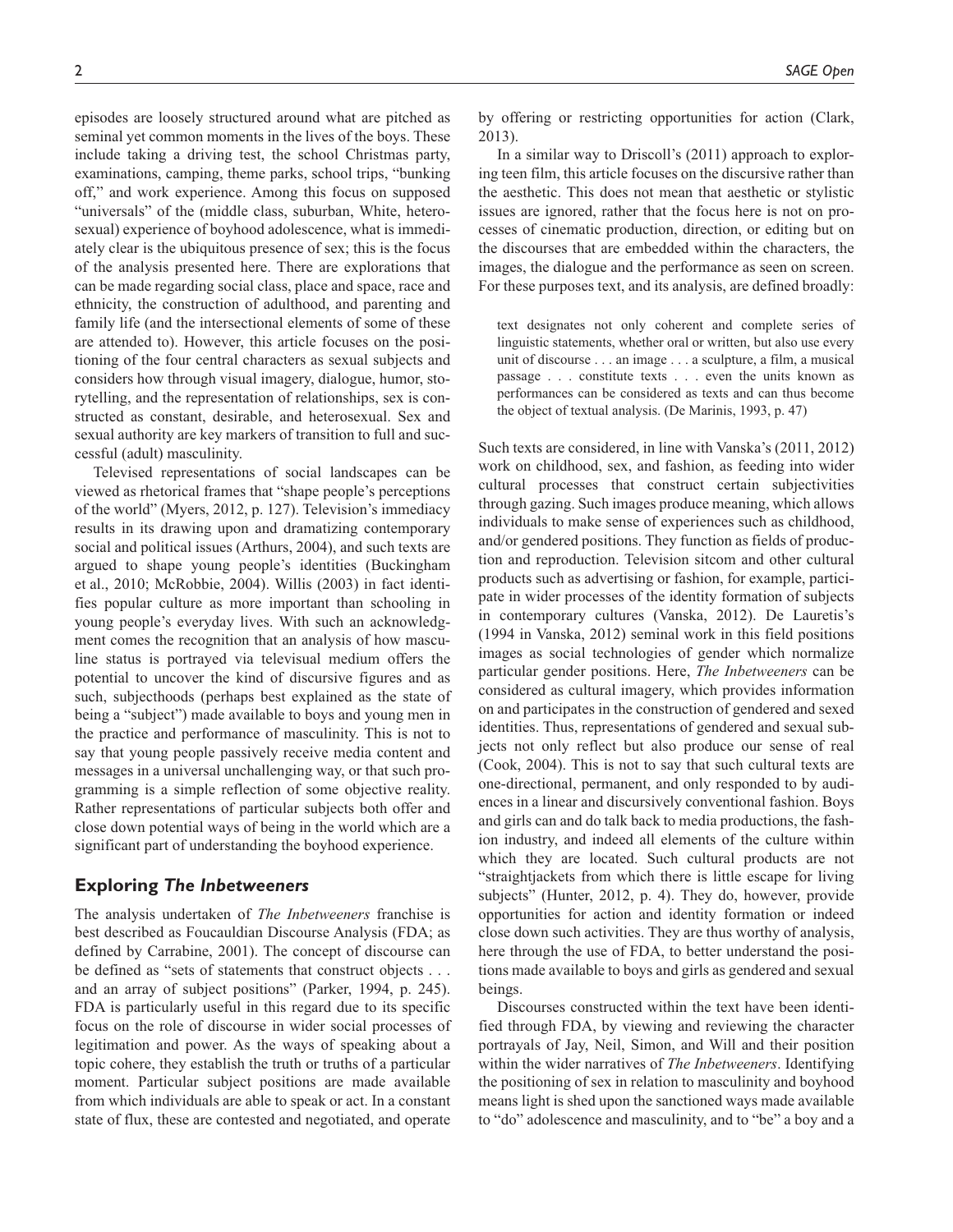sexual being. Of the potential themes, three are examined here. First, sex is ubiquitous and thus marked as a key feature of the life of the teenage boy. Second, successful masculinity is represented as depending on the performance of heterosexuality through sexual action and talk, and this is heavily policed through peer-led banter focused on homosexuality and femininity. Third, heterosexuality as the default approved sexual subjecthood for young men results in the positioning of women not ever as part of a platonic relationship but with the constant potential (if she is performing the "right kind of girl") for sexual activity and/or objectification. This in itself also functions to govern the boys own performance; their masculinity appraised by the object of their desire.

### **Sex as Everywhere, Always, and Innate**

The supposed "universals" of the boyhood experience are part of a loose structure to the episodes of *The Inbetweeners* and this can be gleaned by the episode titles "Bunk Off" (S1, E2) or "The Field Trip" (S2, E1). Such titles are innocuous, referring to the central focus of that particular show, their focus usually structured around events within the boys' schooling. This in itself documents the importance of education in the structuring of young people's lives (Christensen & James, 2001). Beyond this focus on educational, spatial and temporal environments, it is immediately and consistently clear that sex, sexuality, and sexual experiences (real and fictional) are a dominant part of every single episode. Sex features as part of the development of subplots that crisscross through and across series, for example, Simon's (long standing) crush on family friend Carli or as part of one-off episodes, for example, when Jay gets a (short-lived) girlfriend (S2, E6). The significance in singular and multiple episode plot lines means that sex makes it into almost all of the conversations that the boys have. The sexual content is diverse within these performances, ranging from homophobic banter about the activities and appearance of Neil's dad (see, for example, S1, E2), constant reference to masturbation as both natural and subject to extensive peer discussion (see, for example, S2, E3), and to the theme park visit they embark upon (S1, E3). It turns out this episode is not about theme park rides at all, but rather "them little lovelies on the teacup rides . . . with their tits and that." Sex, in short, permeates all aspects of the boys' lives.

Sex and sexuality are conceptualized as key sites where individuals "become" masculine (Allen, 2003). Explorations of hegemonic ideals of masculinity position sexual knowledge, activity and a constant state of readiness as key elements attributed to the successful performance of masculinity (see, for example, Brod & Kaufman, 1994; Francis & Skelton, 2005; Jackson, 2006). Imagery of the naturally strong, voracious, unbridled, and virile sexual masculine subject is powerfully pervasive (Phoenix & Frosh, 2001) and exists as a signifier of ideal masculinity throughout *The Inbetweeners*. Garner (2012) calls for increasing attention to

the ways that are on offer of being a man in contemporary cultures and a significant element of this should concern cultural imagery and commodities. Here, what can be seen is that crucial to the performance of successful young masculinity is the performance of a (hetero)sexual being who is sexually knowledgeable, active, and authoritative.

*The Inbetweeners* sitcom participates in the construction of a discursive space of young male sexuality and the focus on adolescence, rather than boyhoods in earlier childhood, mitigates it becoming subject to public concerns regarding childhood sexuality. There are examples of public furors around the purportedly "sexualized" representation of young boys. An excellent example being the 1990s Calvin Klein advertising campaign explored by Vanska (2011). This, very quickly canceled, campaign featured a black and white image of two young boys in Calvin Klein underwear (a pair of white boxers and white briefs) jumping and playing on a sofa. Concerns were raised about the sexual representation of these boys, still constructed as being contained within the discursive domain of early childhood. Particular attention was paid to the boy in the white briefs and the potential visibility of the outline of his penis (Vanska, 2011). The public reaction to this imagery clearly demonstrates that anxieties around the sexualization of childhood are not just directed at girls, but do of course transcend to the fashion, deportment, and representation of boys. This does suggest a change in the way the bodies of boys are seen, understood, and assigned meanings (Vanska, 2011). Young boys are, like girls, readily thought of as sexually vulnerable and thus must work within the boundaries that signify innocence. I contend here, as elsewhere (Clark & Duschinsky, 2018), that this shifts beyond early childhood. After middle childhood, boys have no need to be encouraged to "invest" in innocence rather than "spend" on their sexual identity (Clark & Duschinsky, 2018). This is because adult masculinity is already presumed to contain heterosexual desire. Therefore, the presence of sex in the lives of boys who are occupying the transitional space of adolescence does not produce the same social, moral, and political concern as has been expressed about girls. *The Inbetweeners* as a cultural product is thus to some extent socially sanctioned as a result of the discursive positioning of sex as natural and innate for the adult male. The discursive positioning of age as a marker of development means that for the teenage boy (hetero)sex is, both sanctioned but, actually socially necessary in the development of successful adult masculinity.

Despite sex being pervasive, the central male characters in *The Inbetweeners* do not embody the successful masculine subject, rather they exhibit a kind of heterosexual fumbling. Representations of the coming of age narrative, which can be traced in U.S. teen film from *Porky's* to *American Pie* is considered a significant part of the rise of the "sex comedy" as a genre (Bernstein, 1997). Such narratives appear to actually subvert dominant images of hegemonic masculinity with clumsy, sexually inexperienced male lead characters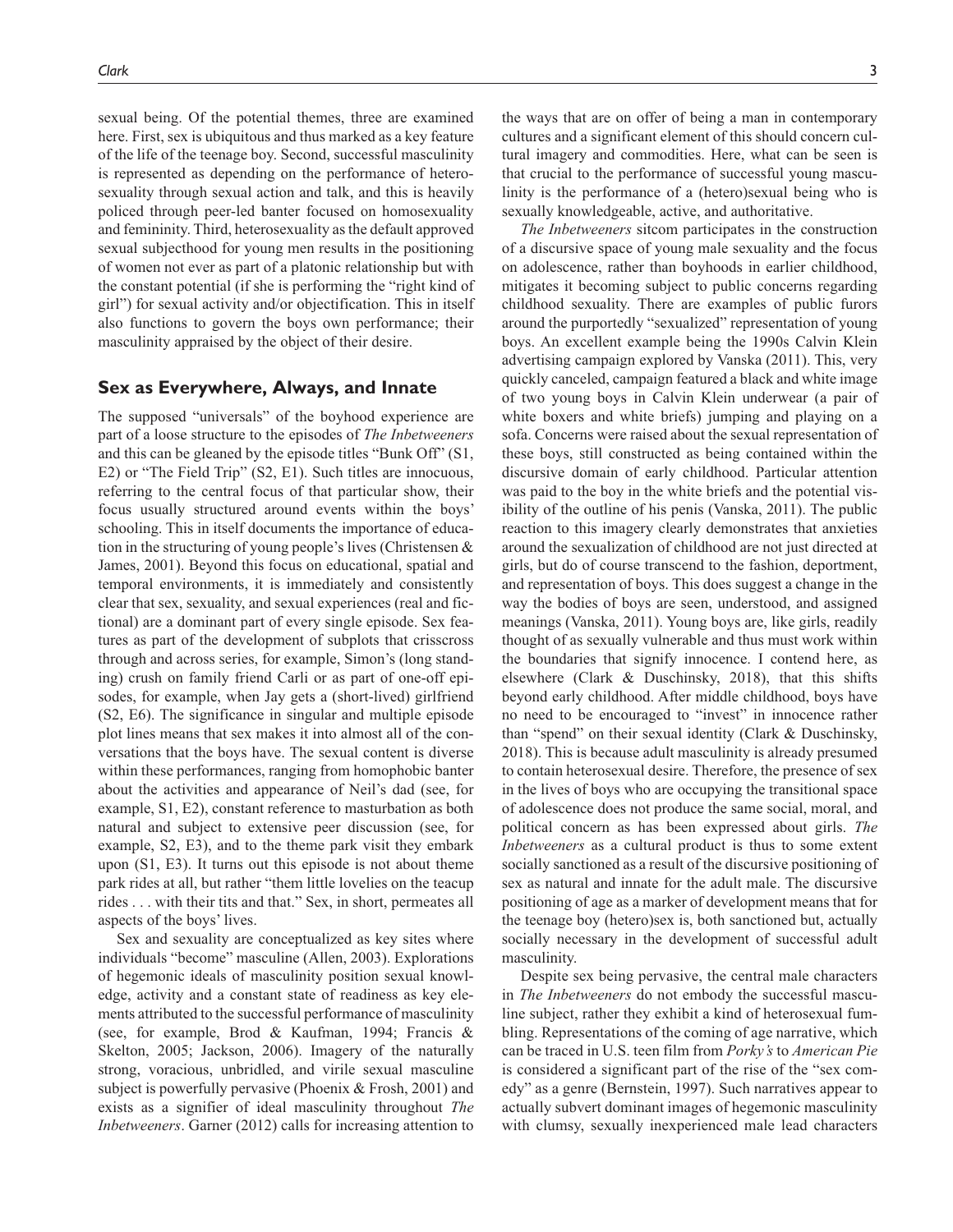set alongside sexually aware, agentic young women. This is a potential reading of the texts of *The Inbetweeners* and has been applied to other teenage sex comedies aimed at a young male audience; for example, Pearce's (2003) analysis of the U.S. film *American Pie* (1999). Pearce (2003) considered the sexual fumblings of young male characters to be insubordinate performances, which challenge dominant images of masculinity produced in the hegemonic field of signification, which regulates the production of sex, gender, and desire. Pearce (2006), however, revised her analysis on the furthering of the *American Pie* film franchise with the release of, what was thought of at the time as, the final installment *American Pie: The Wedding* (2003). Considering the development of the franchise as a collection of texts Pearce (2006) followed Kidd's (2004) exploration of adolescent vulnerability as a standard theme in teen films and as such she reversed her perspective. Pearce (2006) concluded that the franchise is not subversive, but represents a firmly conservative position, idealizing and maintaining heterosexuality and the nuclear family, with merely a veneer of radical sexism.

In a similar way to American Pie, *The Inbetweeners* is structured around "the horny awkward boy [in] . . . close encounters with the opposite sex" (Kidd, 2004, p. 101) that is characteristic of the sex comedy, coming-of-age genre. The heterosexual fumbling of the boys offers a potential reading, as highlighted above, of their characters as subverting dominant imagery of what it means to successfully do "boy" or "young man." This article suggests an alternative view, akin to that of Kidd (2004) and Pearce (2006), arguing that the comedic value of such failings suggests the audience is painfully aware of the shortcomings of the boys in their pursuit of successful sex. Will fails to lose his virginity with the "gorgeous" Charlotte because when given the opportunity he is unable to demonstrate sufficient sexual knowledge instead "bouncing around on Charlotte's stomach" (S1, E4). Indeed the boys self-described "disappointing" status as virgins is made clear in the first 5 min of Episode 1. By laughing at Will, and the other boys in their sexual failures the signifiers of ideal masculinity remain intact.

In addition, the boys are positioned against other minor male characters who serve as their "love rivals." These characters embody many of the attributes of hegemonic masculinity identified previously, that Jay, Neil, Simon, and Will lack. Tom is Carli's boyfriend and is set in contrast to Simon who has a long-standing crush on Carli. Donovan is Charlotte's on and off again boyfriend, with whom Will must compete for her attention. Both Tom and Donovan are muscular in physical stature, both have no problem being served alcohol while under the legal age and crucially, both are sexually knowledgeable and experienced. The masculine subject thus remains idealized as naturally and constantly sexual. Therefore, although possible to read *The Inbetweeners* as subverting dominant gender and sexuality norms, this is far from a revolutionary text. Any transgressions the characters exhibit are swiftly punished often with comedic value thus reinforcing the social order of approved masculine (hetero) sex and sexual desire.

### **Heteronormativity and Homophobia**

Barnes (2012) identifies schoolboy humor as crucial to the construction and maintenance of power in male friendship groups. Humor, as discussed in the previous section of this article functioned to allow the boys to exhibit less than ideal performances without troubling the discursive motif of masculinity. The use of everyday peer-led banter permeates the representation of young men in *The Inbetweeners* and relates almost entirely to sex, sexuality, and gendered performances. One of the group jumps upon the boys immediately when they exhibit behavior or talk that is perceived as homosexual, or most notably feminized, as indicated in the extract below (S1, E6):

Simon: You know I get breathless every time I think of her and I see her, my heart does little flips.

Jay: Are you bent?

Simon: Shut up!

Jay: It's just that right then you sounded really, really bent.

In the above dialogue, Simon is denigrated as *homosexual*, the term used in a derogatory fashion, for expressing feminized, emotional feelings, even when they are aimed at the "appropriate" opposite sex. Here humor is used to police and maintain the boundaries of acceptable masculinity. The terms *gay* and *bent*, when used in this context, can certainly be characterized as derogatory but the joke is not directly aiming to denigrate homosexuality as legitimate identity, Simon is after all expressing heterosexual affection and desire. The joke actually pinpoints an overt display of femininity (linked of course to sexuality within the heterosexual matrix; Butler, 1993). This "feminine" performance is at odds with hegemonic masculine ideals. Following the work of Plummer (2001) and Pascoe (2005) to only analyze terminology such as *bent* or *fag* as homophobic obscures the gendered nature of sexualized insults and language. As articulated in the previous section, we are encouraged to laugh at the failings of Jay, Neil, Simon, and Will and in doing so, we reinforce the culturally exalted position of hegemonic masculinity (Barnes, 2012) and reify its signifiers. A key part of successful masculinity is heterosexuality and homophobia (Francis & Skelton, 2005). Full masculine status is separate from homosexual and crucially feminine identities, which speaks to a wider conflation of sex with gender (Nayak & Kehily, 2008) in the heterosexual matrix (Butler, 1993). Here, what is revealed, as Pascoe (2005) argues, is that it is not so simple as to argue that there are "homosexual boys and heterosexual boys and the homosexual ones are marginalized" (p. 332). Rather, what can be seen is the myriad ways in which sexuality in part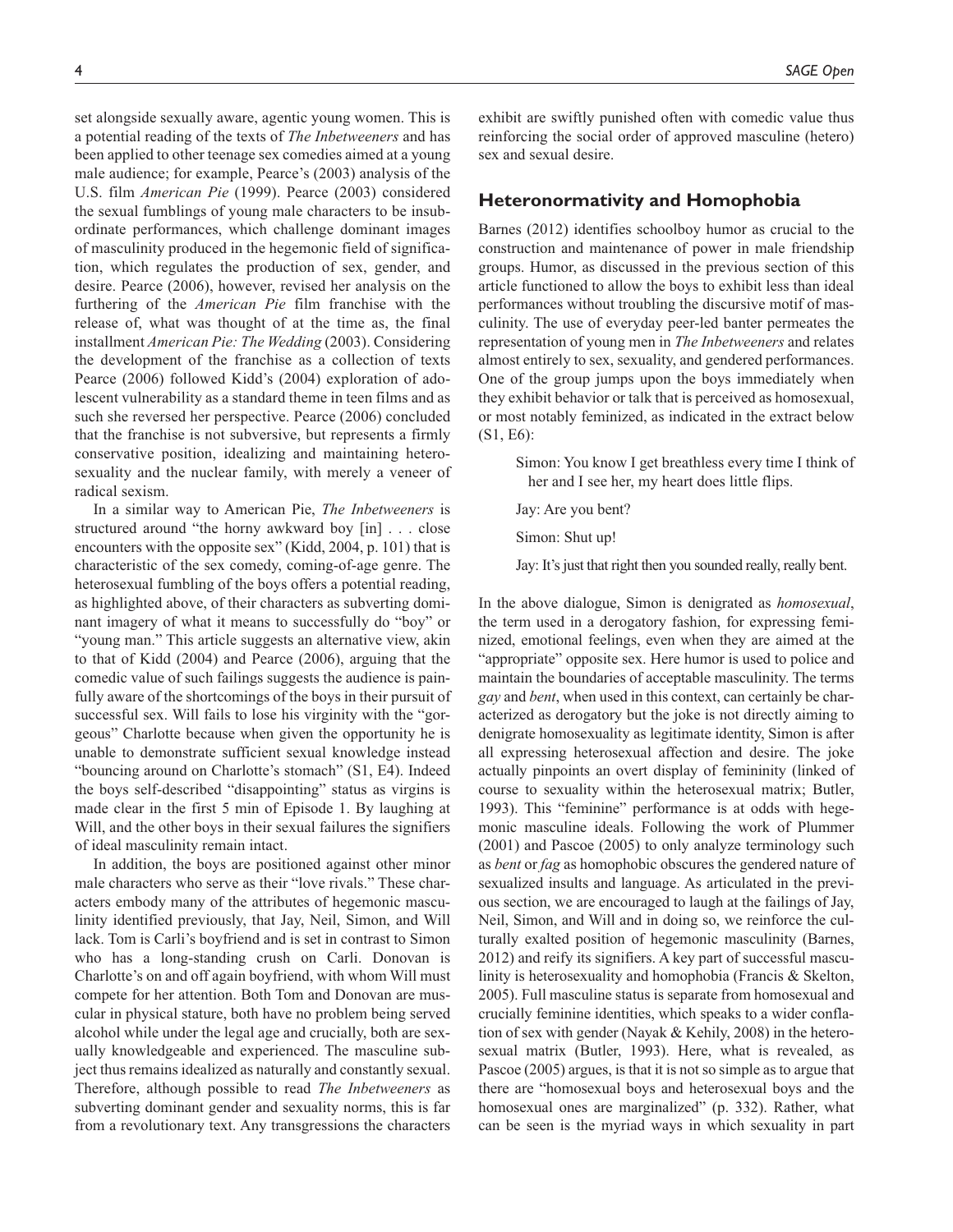constitutes gender. As such, displays in *The Inbetweeners* of comedy based on homosexuality are not solely about the denigration of homosexual desire or static homosexual identities, but rather about feminized performances that are fluid and identified periodically as sitting outside of the discursive construction of ideal hegemonic masculinity.

Various signifiers in *The Inbetweeners* mark an individual, activity, or object as "gay," ranging from the small denim shorts that Neil's dad wears to do the gardening (S1, E2) to the whiskey liquor Will buys when the boys bunk off school (S1, E2). Commodities such as dress and food presume the production of social statuses, identities, and images (Cook, 2004). In *The Inbetweeners* these are diverse and the phrase "gay" is used consistently as an insult within peer banter aimed not often directly at an expression of homosexual desire but at the performance or display of feminized attributes, behavior, and commodities. In wider academic research, boys are identified as themselves complicit in policing heterosexuality as a central component of successful masculinity (Connell, 2000) and this is certainly the case here. Phoenix and Frosh's (2001) research identifies anxiety about being gay or effeminate as central to why boys attempt not to stray far from the masculine ideal and risk being labeled as failed subjects. What is also noticeable, however, is how male friendships here are clearly valued in the lives of the boys. They are more than willing in particular circumstances to engage in physical touching to offer emotional support—for example, when Jay experiences a relationship break up (S2, E6). They are also willing to sleep close together in a small tent (S3, E6) without any humor based on homosexual desire or action. This points to the work of both Anderson and McCormack (2016) on inclusive masculinity, whereby they argue that contemporary young masculinities and male peer relationships are beginning to be less characterized by homophobia and involve increasing physical touch and emotional openness. Although the reading of *The Inbetweeners* presented here argues that homophobic banter (indicative of both sexual and gendered discourses) continues to play a crucial role in the performance and negotiation of young masculinities, there is also some evidence that homosocial tactility (Anderson, 2009) and emotional openness do characterize some elements of male teenage friendships. As such, the ways in which the performance of gendered and sexual identities within the maintenance and negotiation of peer relations should be recognized as fluid, complex, and situational; and the role representations in popular culture may play within this, should receive greater attention within the academy. In addition, it is worth noting the need to consider intersectional aspects of the boyhood experience. I have previously argued (see Clark & Duschinsky, 2008) that masculinities and explorations of boyhood sexuality are intricately intertwined with other aspects of subjects' identities. Whether this is class (see Anderson, 2009), sexual identity (see Cole, 2011), race (see Pascoe, 2007), or disability (see Ostrander, 2008). For

example, Pascoe (2007) points to the importance of race and its intersection with gender in designation of interest in fashion as normative or subject to sanctions. For young White men in Pascoe's research in U.S. high schools, interest in appearance resulted in the questioning of a subjects sexuality and/or masculinity. However, discourses of male sexuality are highly racialized and careful attention to dress was a signifier of successful hegemonic masculinity for young African American men (Pascoe, 2007). Despite this awareness, there is limited opportunity to consider the intersectional aspects of contemporary masculinity in *The Inbetweeners*. The four central characters, although shown to have different interests, career aspirations, and family formations, are positioned as homogeneous; firmly White, middle class, "able-bodied," and suburban. This lack of attention to diversity does in itself reify a homogeneous model of masculinity that fails to take into account race, class, religion, and disability, and presents a model of heterosexuality as the default identity for masculine subjects.

As highlighted above, the focus of the jokes, which make both overt and implicit references to homosexuality is about the expression of homosexual desire, but is perhaps more so, about feminized performances. These often involve displays of vulnerability, at odds with the emotionally controlled, objective, active, neoliberal agency attributed to adult males (Edwards, 2006). Consider the examples presented thus far: Neil's dad's tiny shorts refer to existing cultural imagery surrounding gender, sexuality, and dress (see Cole, 2014; Entwistle, 2000) and Simon has displayed his emotions for his "crush." In addition, Jay has offered strong "protection" of his girlfriend from peer group sexual banter (S2, E6, discussed in more detail shortly), showing a performance of feeling so out of the ordinary, it immediately signifies cautious exchanges among the group and an air of seriousness descends. In *The Inbetweeners*, it is thus a feminized performance, rather than a homosexual one, which denotes the potential failure of a masculine subject.

# **". . . and Wait for the Gash Form an Orderly Queue": Boys Talking About Girls**

The positioning of girls in *The Inbetweeners* sitcom and two subsequent films is inherently contradictory. Despite the boys sexual fumblings with attractive and sexually active female subjects the position of women is on the surface one of objectification. Throughout women and girls occupy not positions of equals within platonic relationships but instead are either the objects of crushes and girlfriends or they are siblings and mothers. They are judged on their appearance and often referred to by slang terms for their body parts including *gash, clunge*, and *jugs* to cite just a few. In the example below (S1, E4), Jay and Neil discuss Will's potential love interest, Charlotte Hinchcliff: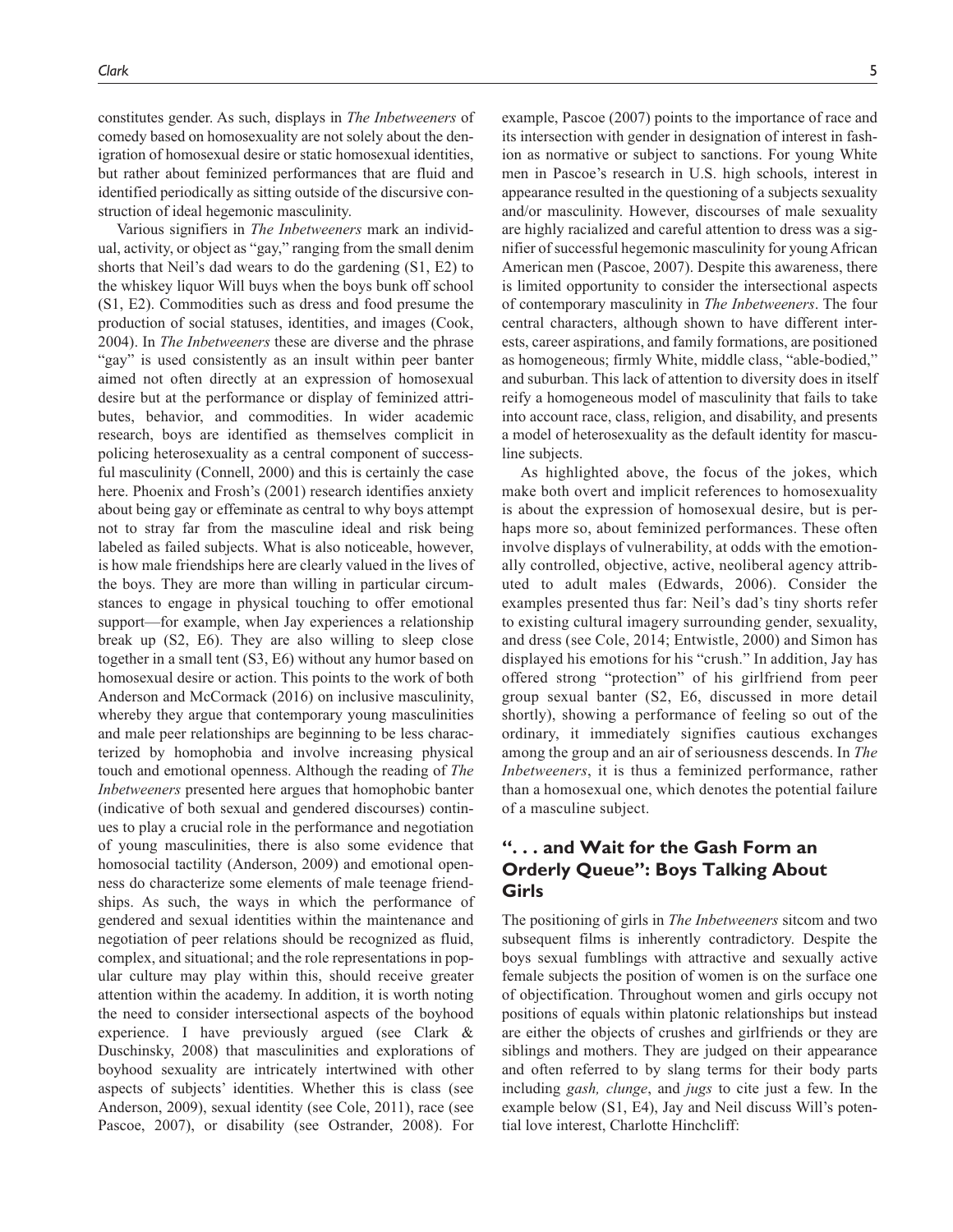Jay: Ahh, I'd make her come, all over my face. You know she has to get special bras made because not only are her tits so big, but they are perfectly round.

Neil: Like porn star tits.

Jay: And she's a slag. She once munched off the whole rugby team.

As identified previously homophobia has been generally considered a central tenet of hegemonic masculinity and this has also been the case of misogyny (Francis & Skelton, 2005). What girls are considered as being able to offer to these boys is sexual gratification and the prospect of satisfying the (hetero)sexual desire considered innate in the adolescent boy. Consider, for example, the popular and frequently used *Inbetweeners*' phrase "clunge magnet" (see, for example, S3, E3). *Clunge* is a slang term used most frequently by the character Jay to refer to female genitalia. Making explicit and sexual reference to female genitalia over and above other attributes of girls is as an objectifying process. The positioning of television comedy marketed at a young adult audience is one where the viewer is encouraged to share the male characters' viewing position and this objectification risks young women becoming sexualized erotic subjects existing merely as recipients of the male gaze (Mulvey, 1975).

However, here, as with the previous discussions of humor and homosexuality, the reading of this imagery is far from straightforward. Although the above discussion stands, girls are objectified and sexualized, on continued viewing and reviewing what emerges are additional readings and potential ways of understanding boys objectifying talk beyond the problematic positioning of the adult male as biologically, innately misogynistic. Just as girls' performances are policed against the criterion of femininity (see Duschinsky, 2013), boys' performances are also governed and negotiated in the context of dominant discourses of gender and sexuality (see Plummer, 2001). In a wider cultural framework, where emotional expression among boys remains somewhat of a taboo, a female attribute at odds with the ideal motif of adult masculinity, girls' bodies and their sexuality may not just be "fair game" in a patriarchal, hypersexual, or misogynistic society. This may be a mechanism by which feelings, emotions, and desires can be expressed by boys in the emerging (heterosexual) romantic relationships of adolescent boyhood. If boys are not permitted to share their feelings of love, respect, and desire for girls in emotional language for fear of being cast as effeminate (a problem in itself of course) then how should they talk about girls? Consider, for example, the character of Jay, consistently in all episodes telling exaggerated stories of sexual conquests in graphic detail. However, these stories are often unmasked as untrue and as a cover for fears, anxieties, sadness, joy, and love. In dealing with the breakup of his relationship to Chloe, at her instigation (S2 E6), Jay tearfully shouts at his friends ". . . alright, she did break up with me, but it was because my cock was too big." Here, we

see that sexual bravado remains if only as an attempted cover for such emotional talk in a subjects struggle to maintain a performance in line with ideal adult masculine (hetero)sexuality. This argument is not intended to justify chauvinism, misogyny, or the objectification or mistreatment of women and girls and there are concerns to be raised for both boys and girls of such language and the views of women that it potentially belies. Misogyny, chauvinism, and sexism are to be rightfully condemned but in a social context where male sexual behavior is currently being debated as deeply problematic, for example, the current campaign regarding sexual abuse that surrounds the phrase #metoo (Shugerman, 2017), more work needs to take place to understand the complexity of expressions of masculine sexuality. This article does not wish to fall in line with assumptions that all boys and men are sexist and wish to objectify or potentially predate upon women and girls (see Clark & Duschinsky, 2018) as this perspective is just as problematic. Rather here, I wish to begin what will hopefully be a wider process of more sustained academic analysis to attempt to understand misogynistic, objectifying behavior among young men, both in everyday encounters and in popular culture representations. The divorcing of male sexuality from emotional expression is identified as appropriately "masculine" in line with hegemonic ideals but is identified as risking the impoverishment of men's emotional and sexual ontologies (Edwards, 2006). Objectifying talk does not just objectify the subjects it is directed at, it also plays a part in the discursive construction of the subjects doing the talking. The consequences of acknowledging this regulation of boyhood romantic and sexual talk allows a reconceptualization of boys and men as not merely naturally sexual subjects, innately misogynistic and homophobic but as heavily constrained, by intersecting discourses of gender and sexuality.

The active male is set against the passive female in the discursive ideals highlighted in the previous paragraph. This is actually in direct contrast to the surface level presentation of many of the female characters in *The Inbetweeners* who are constructed as sexually active and knowledgeable young women. This obvious presentation, previously praised as subverting dominant ideals in other teen representations (Pearce, 2003), masks an innate passivity in the expression of female sexual desire. Charlotte, for example, enjoys making Will uncomfortable with small stories and comments of her sexual prowess and interests (S1, E4). This ranges from how many sexual partners she has had to exploits with her friends and sex toys. However, when Will accepts Charlotte's invite to her house for the overt purpose of sex, she lays back passively on her bed as he attempts to engage in sexual relations with her. After a short and awkward scene, the encounter ends with her pushing him off in frustration and declaring him a virgin. Will's anxiety and lack of sexual knowledge is clear but Charlotte does not take the lead, she displays little agency or positive action within the physical acts of foreplay and sex itself. What is demonstrated here is the pressure to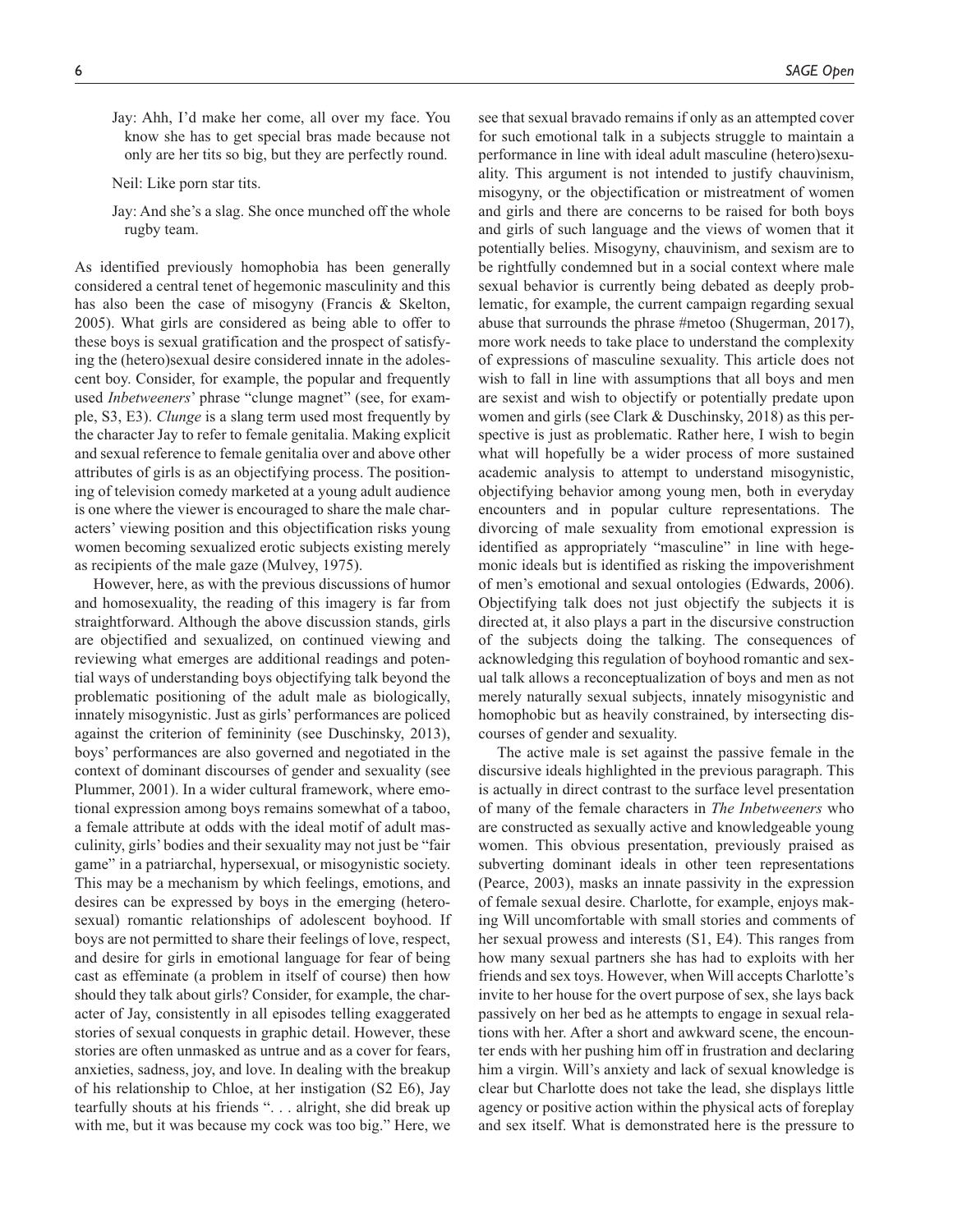perform from within particular discourses. As Butler (1993) argues, certain discursive configurations become dominant reifying cultural differences in gender and rendering them natural and inevitable—"identity is performatively constituted by the very expressions that are said to be its results" (Butler, 1993, p. 25). In the scene with Will and Charlotte outlined above, both assume their culturally designated positions as gendered beings within the dichotomy of active/passive. Thereby, what is assumed as natural is actually created and reified though a performance where the satisfaction of feminine desires is not generated through action of the female subject who must remain passive, but is in fact the responsibility of the actively sexual boy.

Female characters are readily identified when they are not considered to embody and perform the "right" kind of femininity. For example, when Will is paired up on an impromptu blind double date with Kerry (a girl known to the group through Simon's short-lived girlfriend Tara), he does not want to engage with her sexually because she is significantly taller than him (S3, E3). Despite encouragement from the others (that she has engaged sexually with other boys and is therefore a "sure thing"), Will is extremely resistant to such a possibility and this is attributed to the fact that her physicality strays from the feminine ideal. When it is revealed that he kissed her, Jay jokes about the physical possibility of this as Will refers to her as the Empire State Building. Another example can be found in the first *The Inbetweeners* film where Jay meets Jane, who is immediately labeled as the "fat girl." She is at one point publicly highlighted as such through insults shouted by male strangers on the street. These insults were not directly aimed at Jane but rather at Jay for engaging with a less than ideal girl. Part of his character's narrative in this particular film is constructed around him wrestling with and realizing his desire for Jane despite her transgressions of the physical embodied ideal for young women (Gill, 2009). These examples demonstrate not only that femininity is policed through such imagery and performances but also that such everyday talk about female subjects informs our understanding of masculine sexuality itself. As Butler (1993) argues, sex generates gender which in turn generates desire. This can be seen in the performances within *The Inbetweeners*, whereby the objects of male desire themselves function as signifiers of ideal young masculinity.

# **Conclusion**

Sex, sexualities, and sexualization are well-trodden areas when exploring the everyday lives and representations of women and, particularly in recent years, girls (see, for example, Allen, 2003; Clark, 2013; Coy, 2009; Renold, Ringrose, & Egan, 2015). These topics remain, however, under theorized issues in the lives of men and boys (with notable exceptions such as Connell, 2000; Clark & Duschinsky, 2018; Vanska, 2011). This article has responded to calls within the academic community for greater exploration of what it

means to "do boy" or the ways of offer of being a man in contemporary cultures (Garner, 2012).

FDA was used to consider the subject positions presented to young men within an U.K. television sitcom aimed at a young adult audience. Discursive objects and imagery constructed within the text of *The Inbetweeners* were identified by viewing and reviewing the character portrayals of Jay, Neil, Simon, and Will and their position within the wider narratives of the series and films. By identifying the positioning of sex in relation to masculinity and boyhood, light can be shed upon the sanctioned ways made available to "do" adolescence and masculinity and to "be" a boy and a sexual being. Of the potential themes, three have been examined here. First, sex is ubiquitous and thus marked as a key feature of the life of the teenage boy. Sex occupies a position within boyhood where sexual knowledge, experience, and activeness are signifiers of successful masculinity. Although the boys fumble in their attempts at (hetero)sexual sex the very process of failing serves to reinforce this dominant discursive motif of the ideal man. Second, successful masculinity is represented as depending on the performance of heterosexuality through sexual action and talk and this is heavily policed through peer-led banter and language which highlights the negativity associated with homophobia and femininity. The term *gay* is applied variously to people, objects, and actions but always in a derogatory manner to identify something that is perceived as transgressing sexual or gendered boundaries. This could be because one of the boys appears attracted to others of the same sex or, much more frequently, is engaging in feminized behavior. Both these kinds of performances are considered as antithetical to the successful performance of ideal young masculinity.

Third, and finally, heterosexuality as the default approved sexual subjecthood for young men results in the positioning of women not ever as part of a platonic relationship but with the constant potential for sexual activity and/ or objectification. The boundaries of femininity are also policed within the boys' sexual talk with women and girls readily identified as not embodying or performing correct femininity. Girls who transgress the feminine ideal, generally by not conforming to rigid stereotypes relating to weight, height, and other embodied ideals, are readily identified. Girls who do embody the feminine ideal are objectified with constant reference to their body parts (clunge, jugs, etc.) and to how the boys would treat or take them sexually given the chance. It is not only internal or embodied attributes, such as emotional regulation or sexual knowledge and readiness, which are signifiers of young hegemonic masculinity but also, and importantly, external objects of romantic and sexual desire. The social positioning of the boy suffers if their desires are directed at a (female) subject who is not exhibiting the right kind of performance and is enhanced if they do indeed embody the right kind of girlhood.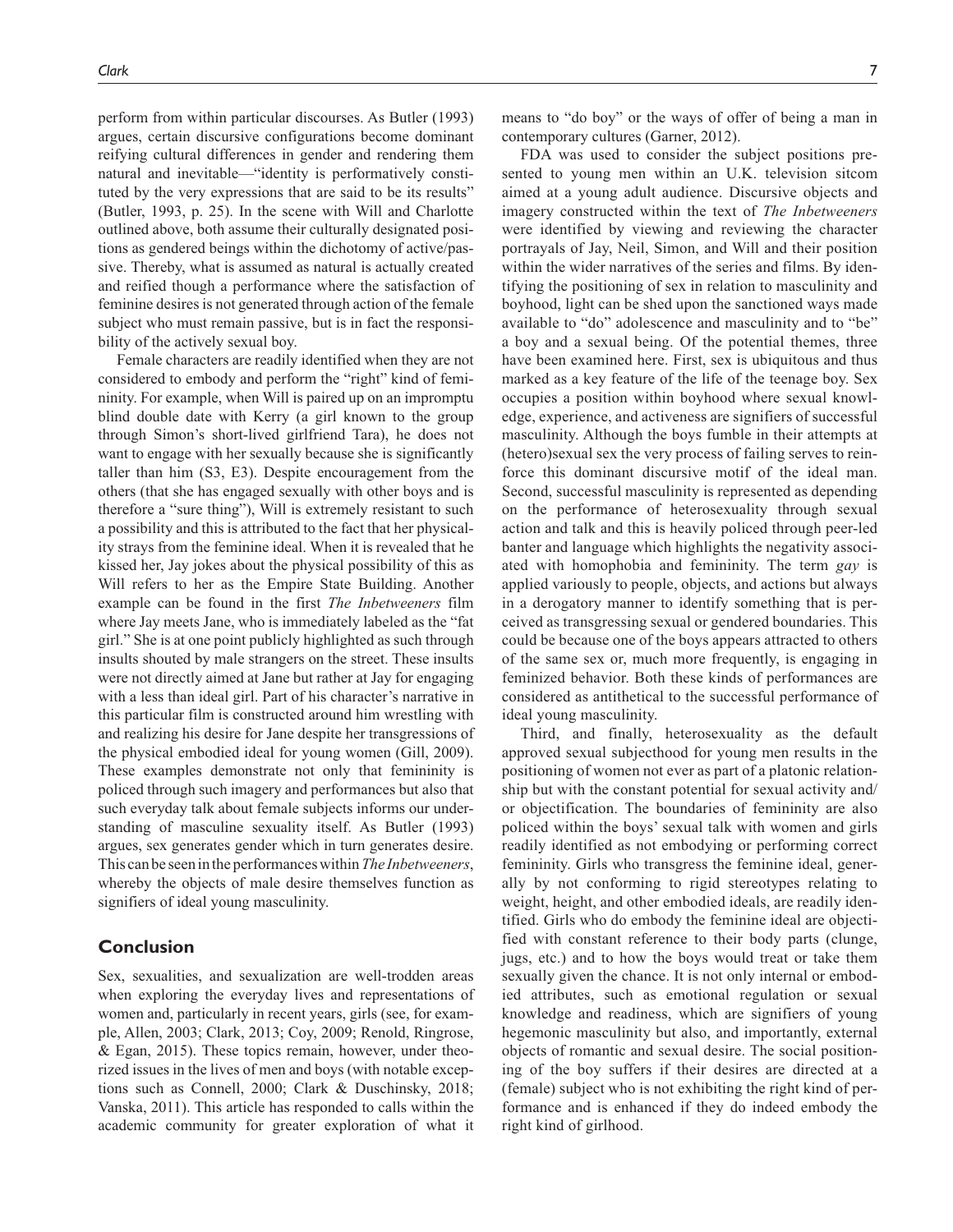In conclusion, although possible to read *The Inbetweeners* as a revolutionary text this article considers such representations of boys sexualities and sexual talk as contributing to the reification of dominant models of (hetero)sex as crucial to the performance of successful masculinity (and femininity). The implications for this in the lived experiences of young men require exploration with boys themselves about their perceptions and negotiations of such cultural imagery. However, such representations, as identified here, do have the potential to impact upon the lives of boys as particular ways of "doing boy" and "being masculine" are opened and restricted. There are significant implications for performances which show boys objectifying girls, which use humor and comedy to display failed masculinity and which remove emotional expression from boys' (hetero)sexual identity. The boys are operating in an emotionally impoverished, tightly governed matrix of gendered and sexed relationships where they have little power or autonomy over how they would like to perform boyhood masculinities and sexualities. The problem with this is that behaviors needed to perform successfully in the transition to adult male sexuality such as homophobia or misogyny actually become demonized by wider adult society as evidence of insidious sexualizing processes or hypermasculinization within childhood and youth (see Clark & Duschinsky, 2018). Thus, boys run a tightrope that is different to the one well documented for girls. Generally, boys operate from a position of potentially greater power and privilege than girls due to the historical (and indeed contemporary) positioning of both gender and sexuality, discursively and structurally. They do not have to operate within the frigid/slut dynamic, but such is the significance of sex to successful adult masculinity that they must operate within a dichotomy of ideal hegemonic masculinity/ failure. The image currently presented is that sexual desire for the "right kind of boy" is innate, uncontrollable, and ideally devoid of emotional expression, and that the appropriate direction for this is the "right kind of girl."

### **Declaration of Conflicting Interests**

The author(s) declared no potential conflicts of interest with respect to the research, authorship, and/or publication of this article.

### **Funding**

The author(s) received no financial support for the research, authorship, and/or publication of this article.

#### **References**

- Allen, L. (2003). Girls want sex, boys want love: Resisting dominant discourses of (hetero) sexuality. *Sexualities*, *6*, 215-236.
- Anderson, E. (2009). *Inclusive masculinity: The changing nature of masculinities*. London, England: Routledge.
- Anderson, E., & McCormack, M. (2016). *The changing dynamics of bisexual men's lives: Social research perspectives*. New York, NY: Springer.
- Arthurs, J. (2004). *Television and sexuality: Regulation and the politics of taste*. Berkshire, UK: Open University Press.
- Barnes, C. (2012). It's no laughing matter . . . Boys' humour and the performance of defensive masculinities in the classroom. *Journal of Gender Studies*, *21*, 239-251.
- Beesley, I., & Morris, D. (2012). *The inbetweeners scriptbook*. London, England: Random House.
- Bernstein, J. (1997). *Pretty in pink: The golden age of teenage movies*. New York, NY: St. Martin's Press.
- Bragg, S. (2015). What about the boys? Sexualisation, media and masculinities. In E. Renold, J. Ringrose, & R. D. Egan (Eds.), *Children, sexuality and sexualisation* (pp. 89-104). Hampshire, UK: Palgrave Macmillan.
- Brod, H., & Kaufman, M. (1994). Introduction. In H. Brod & M. Kaufman (Eds.), *Theorizing masculinities* (pp. 1-10). London, England: Sage.
- Buckingham, D., Willett, R., Bragg, S., & Russell, R. (2010). *Sexualised goods aimed at children: A report to the Scottish parliament equal opportunities committee*. Edinburgh, UK: Scottish Parliament Equal Opportunities Committee.
- Butler, J. (1993). *Bodies that matter: On the discursive limits of sex*. Oxon: Routledge.
- Carrabine, J. (2001). Unmarried motherhood 1830–1990: A geneological analysis in Wetherell. In M. Taylor & S. Yates (Eds.), *Discourse as data: A guide for analysis*. London/Milton Keynes: Sage/OUP.
- Christensen, P., & James, A. (2001). What are schools for? The temporal experience of children's learning in Northern England. In L. Alanen & B. Mayall (Eds.), *Conceptualizing child-adult relations* (pp. 70-85). London, England: Routledge.
- Clark, J. (2013). Passive, heterosexual and female: Constructing appropriate childhoods in the "sexualisation of childhood" debate. *Sociological Research Online*, *18*(2), 1-19. doi:10.5153/sro.3079
- Clark, J. (2014). Sexualisation and the discursive figure of the child. In N. M. Warehime (Ed.), *Soul of society: A focus on the lives of children and youth, sociological studies in childhood and youth* (Vol. 18, pp. 173-198). Bingley, UK: Emerald Group.
- Clark, J., & Duschinsky, R. (2018). Young masculinities, purity and danger: Disparities in framings of boys and girls in policy discourses of sexualisation. *Sexualities*. Advance online publication. doi:10.1177/1363460717736718
- Cole, S. (2011). Invisible men? In L. Welters & A. Lillethun (Eds.), *The fashion reader* (2nd ed., pp. 216-221). Oxford, UK: Berg.
- Cole, S. (2014). *Sexuality, identity and the clothed male body* (PhD thesis). University of the Arts London, UK.
- Connell, R. W. (2000). *The men and the boys*. Cambridge, UK: Polity Press.
- Cook, D. (2004). *The commodification of childhood: The children's clothing industry and the rise of the child consumer*. London, England: Duke University Press.
- Coy, M. (2009). Milkshakes, lady lumps and growing up to wait boobies. *Child Abuse Review*, *18*(6), 372-383.
- De Marinis, M. (1993). *The semiotics of performance*. Bloomington: Indiana University Press.
- Driscoll, C. (2011). *Teen film: A critical introduction*. Oxford, UK: Berg.
- Duschinsky, R. (2013). Childhood, responsibility and the liberal loophole: Replaying the sex-wars in debates on sexualisation?